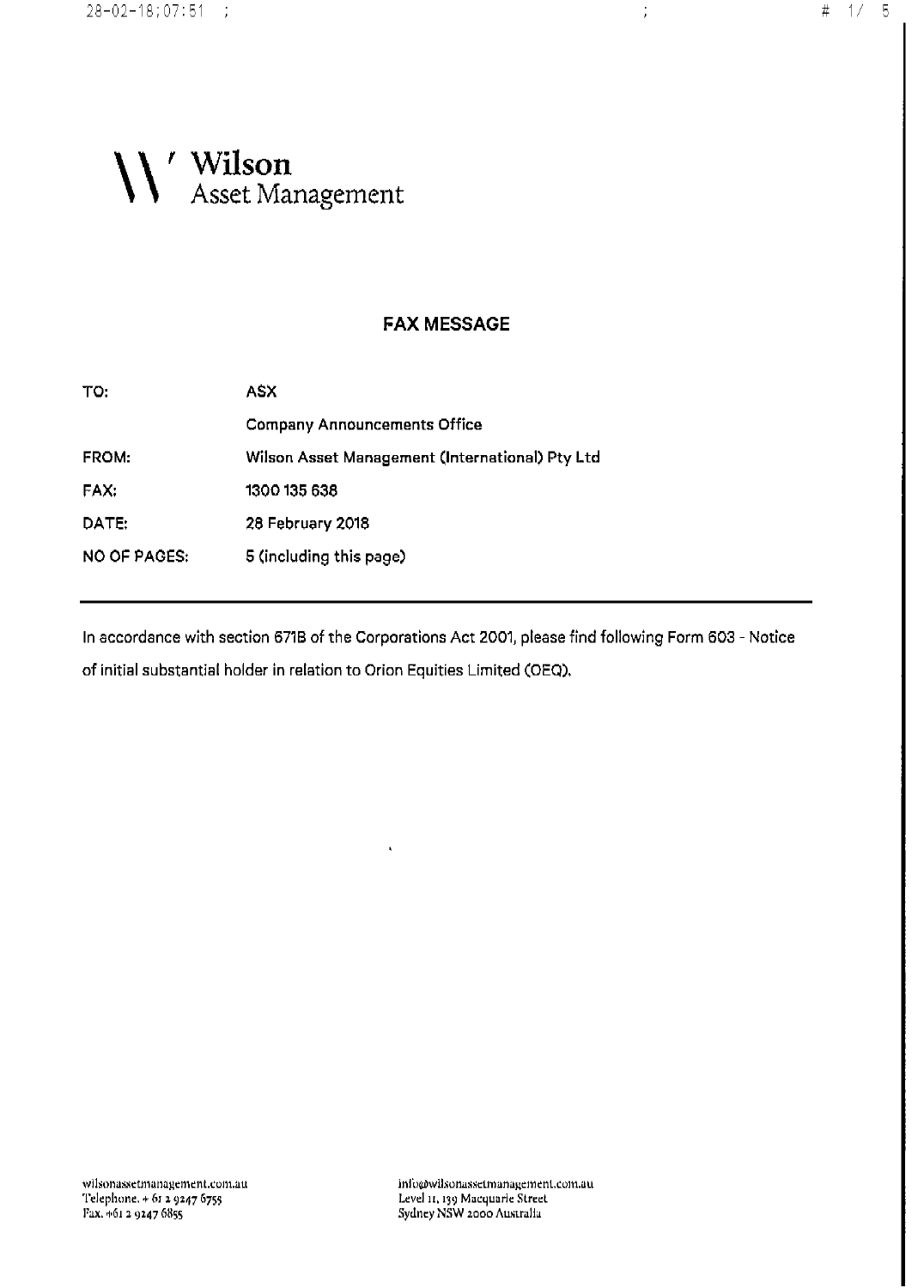÷

 $\#$ 

 $2/5$ 

## **Form 603**

**Corporations Act 2001** Section 671B

## Notice of initial substantial holder

| To Company Name/Scheme               | Orion Equities Limited (ASX: OEQ)                                |  |  |
|--------------------------------------|------------------------------------------------------------------|--|--|
| <b>ACN/ARSN</b>                      | ACN 000 742 843                                                  |  |  |
| 1. Details of substantial holder (1) | Geoff Wilson and entities associated with Mr Geoff Wilson (refer |  |  |
| Name                                 | Annexure A)                                                      |  |  |
| ACN/ARSN (if applicable)             |                                                                  |  |  |
|                                      |                                                                  |  |  |

The holder became a substantial holder on  $26/02/2018$ 

#### 2. Details of voting power

The total number of votes attached to all the voting shares in the company or voting interests in the scheme that the substantial holder or an associate (2) had a relevant interest (3) in on the date the substantial holder became a substantial holder are as follows:

| Class of securities (4) | Number of securities | Person's votes (5) | Voting power (6) |
|-------------------------|----------------------|--------------------|------------------|
| Ordinary Shares         | 923,038              | 923,038            | 5.90%            |
|                         |                      |                    |                  |

#### 3. Details of relevant interests

The nature of the relevant interest the substantial holder or an associate had in the following voting securities on the date the substantial holder became a substantial holder are as follows:

| Holder of relevant interest              | Nature of relevant interest (7)                                                                           | Class and number of securities |
|------------------------------------------|-----------------------------------------------------------------------------------------------------------|--------------------------------|
| Dynasty Peak Pty Limited<br>Geoff Wilson | Benefical owner<br>Ability to control beneficial<br>owner under section 608(1) of<br>the Corporations Act | 923,038 ordinary<br>shares     |
|                                          |                                                                                                           |                                |

#### 4. Details of present registered holders

The persons registered as holders of the securities referred to in paragraph 3 above are as follows:

| Holder of relevant<br>interest                     | Registered holder of<br>securities | Person entitled to be<br>registered as holder (8) | Class and number of securities |
|----------------------------------------------------|------------------------------------|---------------------------------------------------|--------------------------------|
| Dynasty Peak Pty<br>Limited<br><b>Geoff Wilson</b> | Dynasty Peak Pty<br>Limited        | Dynasty Peak Pty<br>Limited                       | $923,038$ ordinary<br>ahares   |
|                                                    |                                    |                                                   |                                |

#### 5. Consideration

The consideration paid for each relevant interest referred to In paragraph 3 above, and acquired in the four months prior to the day that the substantial holder became a substantial holder is as follows:

| Holder<br>r of relevant<br>interest | .<br>Date of acquisition | Consideration<br>ίU. | Class and number of securities |
|-------------------------------------|--------------------------|----------------------|--------------------------------|
| _<br>____<br>----                   |                          |                      |                                |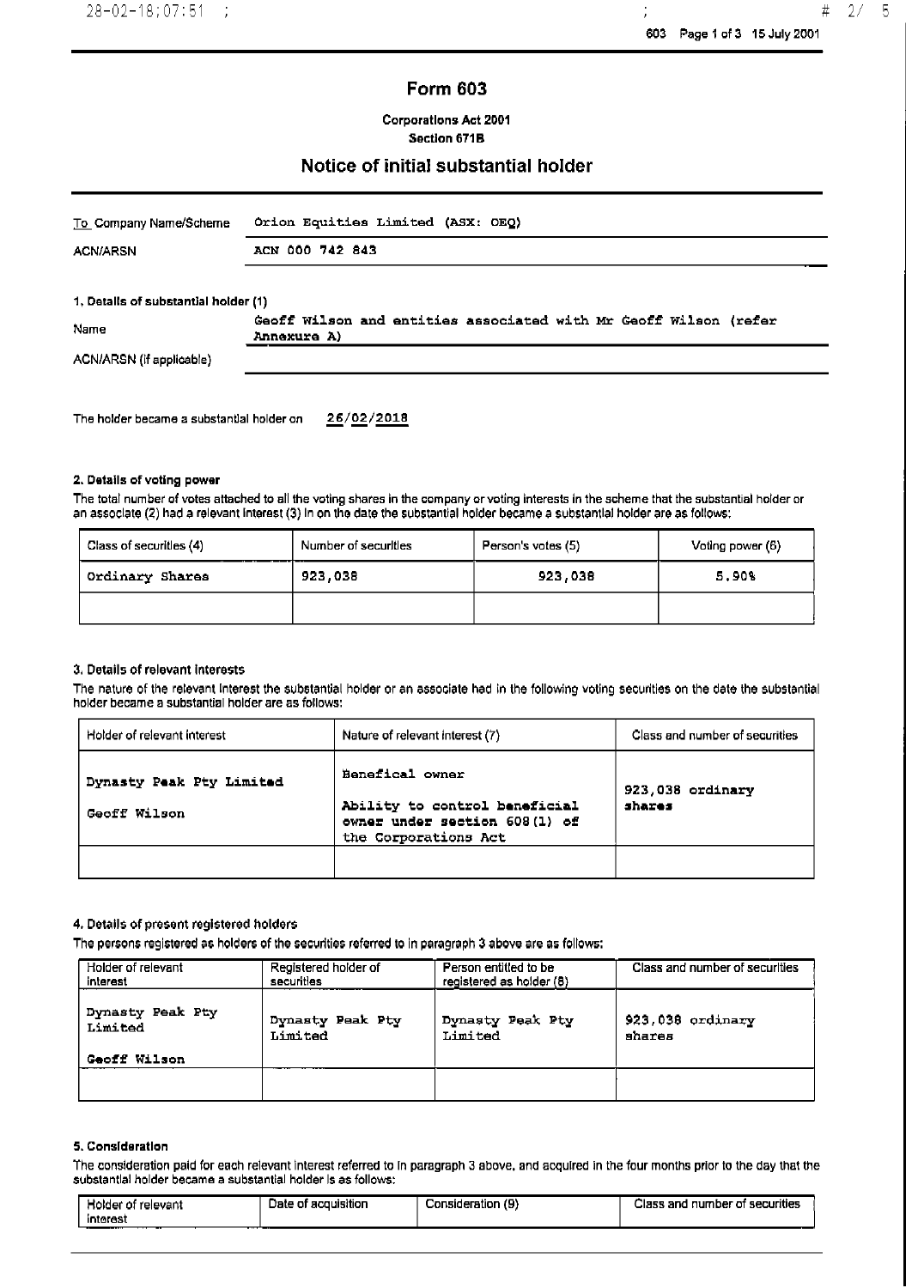

603 Page 2 of 3 15 July 2001

|                                                    |            | Cash         | Non-cash |                            |
|----------------------------------------------------|------------|--------------|----------|----------------------------|
| Dynasty Peak Pty<br>Limited<br><b>Geoff Wilson</b> | 26/02/2018 | \$212,298.74 | N/A      | 923,038 ordinary<br>shares |
|                                                    |            |              |          |                            |

#### 6. Associates

The reasons the persons named in paragraph 3 above are associates of the substantial holder are as follows:

| Name and ACN/ARSN (If applicable) | Nature of association |
|-----------------------------------|-----------------------|
| Not applicable                    |                       |
|                                   |                       |

#### 7. Addresses

The addresses of persons named in this form are as follows:

| Name             | ---<br><b>Address</b> |
|------------------|-----------------------|
| Refer Annexure A | _______<br>______     |
|                  |                       |

# Signature

| print name | Geoff Wilson      | capacity |            |
|------------|-------------------|----------|------------|
| sign here  |                   | date     | 28/02/2018 |
|            | U<br>v            |          |            |
|            | <b>DIRECTIONS</b> |          |            |

- $(1)$ If there are a number of substantial holders with similar or related relevant interests (eg. a corporation and its related corporations, or the manager and trustee of an equity trust), the names could be included in an annexure to the form. If the relevant interests of a group of persons are essentially similar, they may be referred to throughout the form as a specifically named group if the membership of each group, with the names and addresses of members is clearly set out in paragraph 7 of the form.
- $(2)$ See the definition of "associate" in section 9 of the Corporations Act 2001,
- $(3)$ See the definition of "relevant interest" in sections 608 and 671B(7) of the Corporations Act 2001.
- $(4)$ The voting shares of a company constitute one class unless divided into separate classes.
- The total number of votes attached to all the voting shares in the company or voting interests in the scheme (if any) that the person or an  $(5)$ associate has a relevant interest in.
- $(6)$ The person's votes divided by the total votes in the body corporate or scheme multiplied by 100.
- $(7)$ Include details of:
	- any relevant agreement or other circumstances by which the relevant interest was acquired. If subsection 671B(4) applies, a copy of (a) any document setting out the terms of any relevant agreement, and a statement by the person giving full and accurate details of any contract, scheme or arrangement, must accompany this form, together with a written statement certifying this contract, scheme or arrangement: and
	- any qualification of the power of a person to exercise, control the exercise of, or influence the exercise of, the voting powers or  $(b)$ disposal of the securities to which the relevant interest relates (indicating clearly the particular securities to which the qualification applies).

See the definition of "relevant agreement" in section 9 of the Corporations Act 2001.

 $(5)$ If the substantial holder is unable to determine the identity of the person (eg. if the relevant interest arises because of an option) write  $3/$  $\overline{5}$ 

#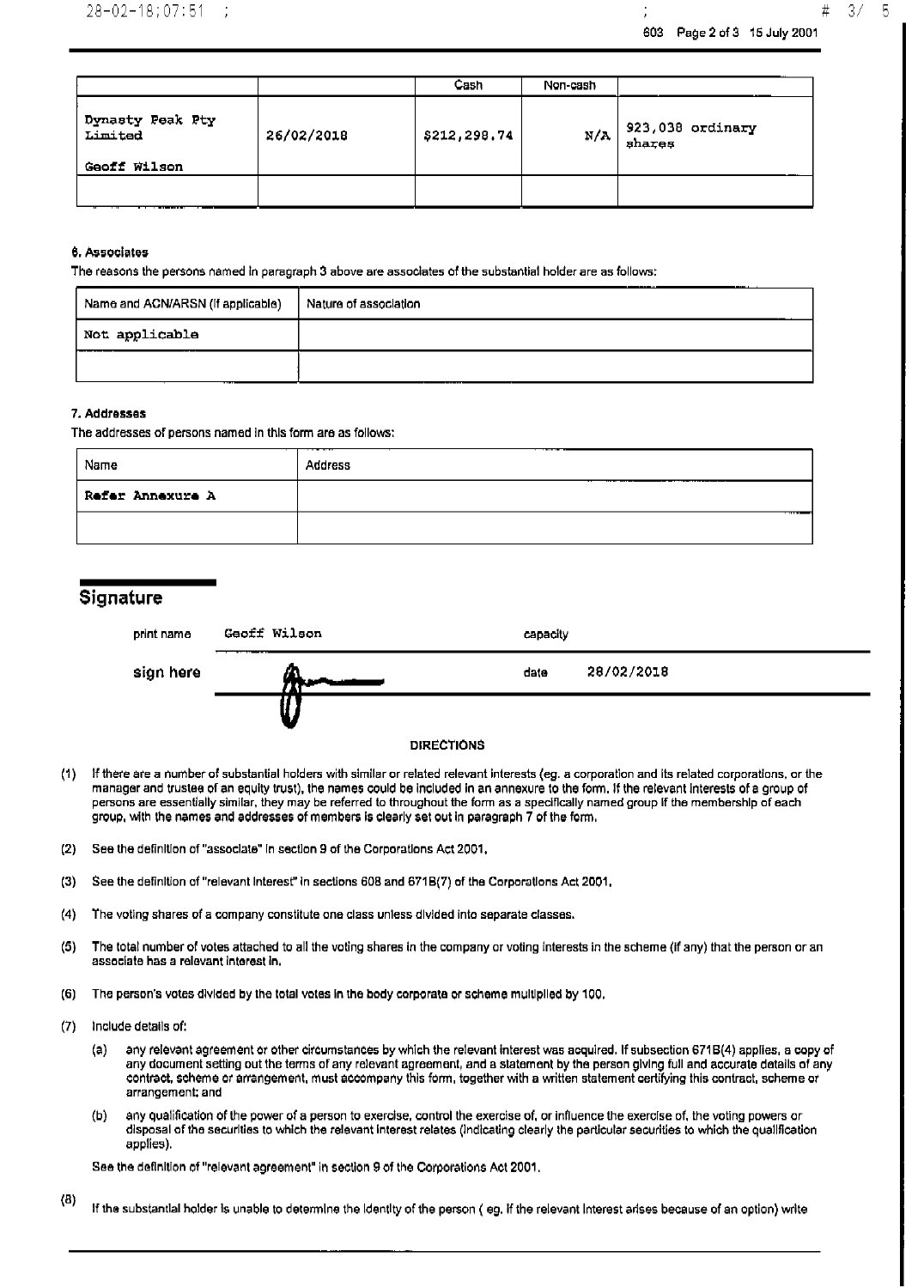$4/5$ 

"unknown".

Details of the consideration must include any and all benefits, money and other, that any person from whom a relevant interest was<br>acquired has, or may, become entitled to receive in relation to that acquisition. Details m  $(9)$ the happening or not of a contingency. Details must be included of any benefit paid on behalf of the substantial holder or its associate in<br>relation to the acquisitions, even if they are not paid directly to the person fro